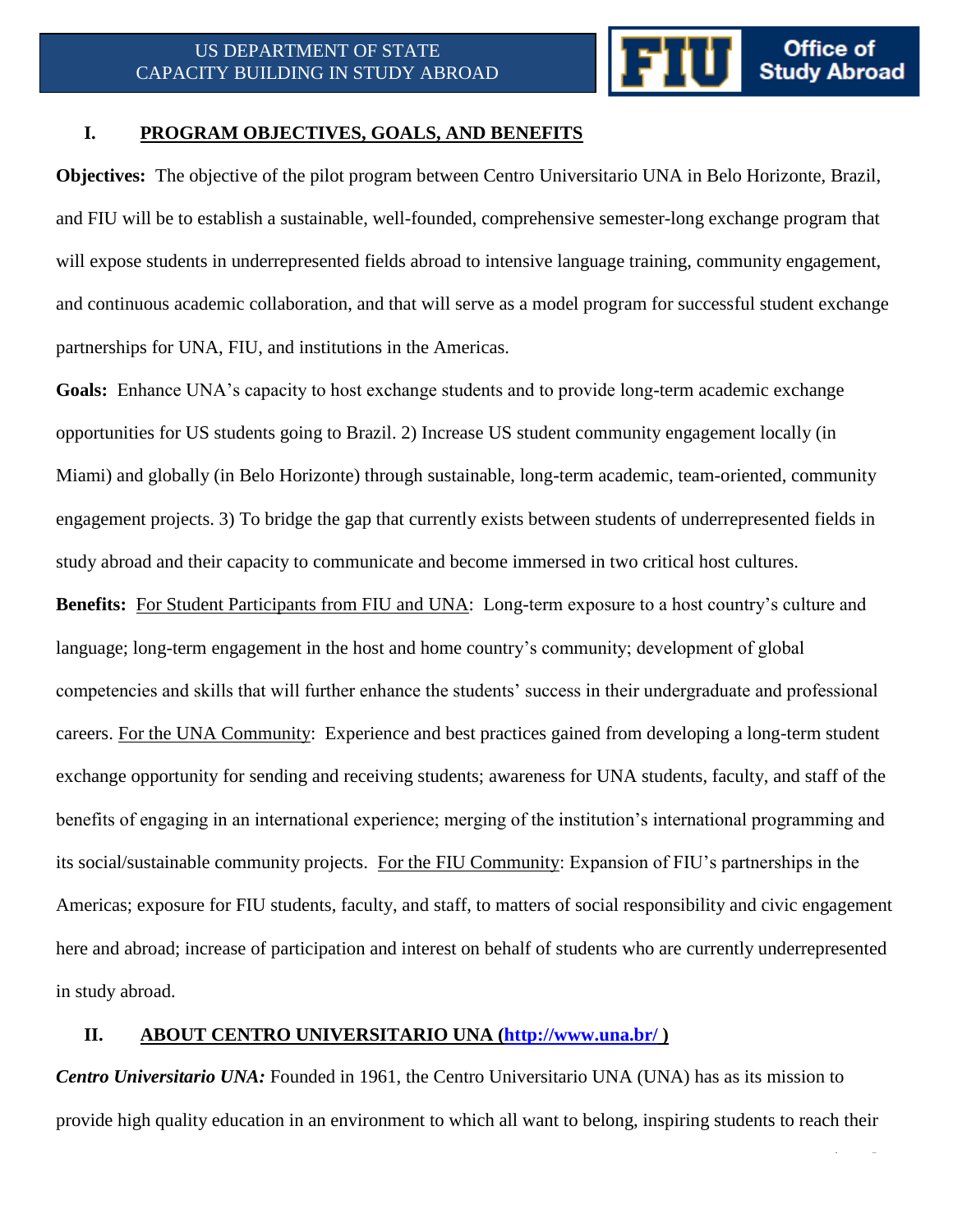goals and potential as individuals, professionals and *agents of transformation* in society. With a focus on sustainability, interdisciplinary collaborations, and team-orientated education, the institution has grown significantly since it first opened its doors 50 years ago. Today, UNA boasts 7 campuses, approximately 18,000 students, and a comprehensive curriculum that includes a Polytechnic Institute, an Institute of Communication and the Arts, and a variety of programs in management, public administration, education, and the environment, to name a few. UNA is located in Belo Horizonte, the capital of Minas Gerais and the third largest city of Brazil. Known internationally for its international dance, theater, and music festivals, Belo Horizonte, similarly to Miami, is a hub for business in Brazil, the region, and beyond. In a similar pattern to that of FIU, UNA has also earned a positive reputation for its engagement in social responsibility, partaking in the Minas Gerais Day of Volunteerism and the Day of Social Responsibility in Higher Education. During the month of July, UNA faculty collaborates with FIU faculty on a summer Portuguese intensive language training program. In previous years, the program has included a "buddy" system for the students in which FIU students have been paired with UNA students for the duration of the program in Brazil. This has become one of the most transformative components of the programs, allowing students to not only further develop their language skills but to become immersed in a culture that is completely different from their own. The Brazilian buddies have had such valuable experiences that they've continued to request to serve as buddies every summer.

#### *MAJORS AND ACADEMIC PROGRAMS OFFERED AT UNA IN STEM FIELDS AND EDUCATION:*

Accounting Biomedicine Biological Sciences (Biotechnology & Environment) Business administration Chemical Engineering Civil Engineering Computer Engineering Control Engineering and Automation Economics Education (Pedagogy) Electrical engineering Environmental Engineering Foreign trade Information Systems Mechanical Engineering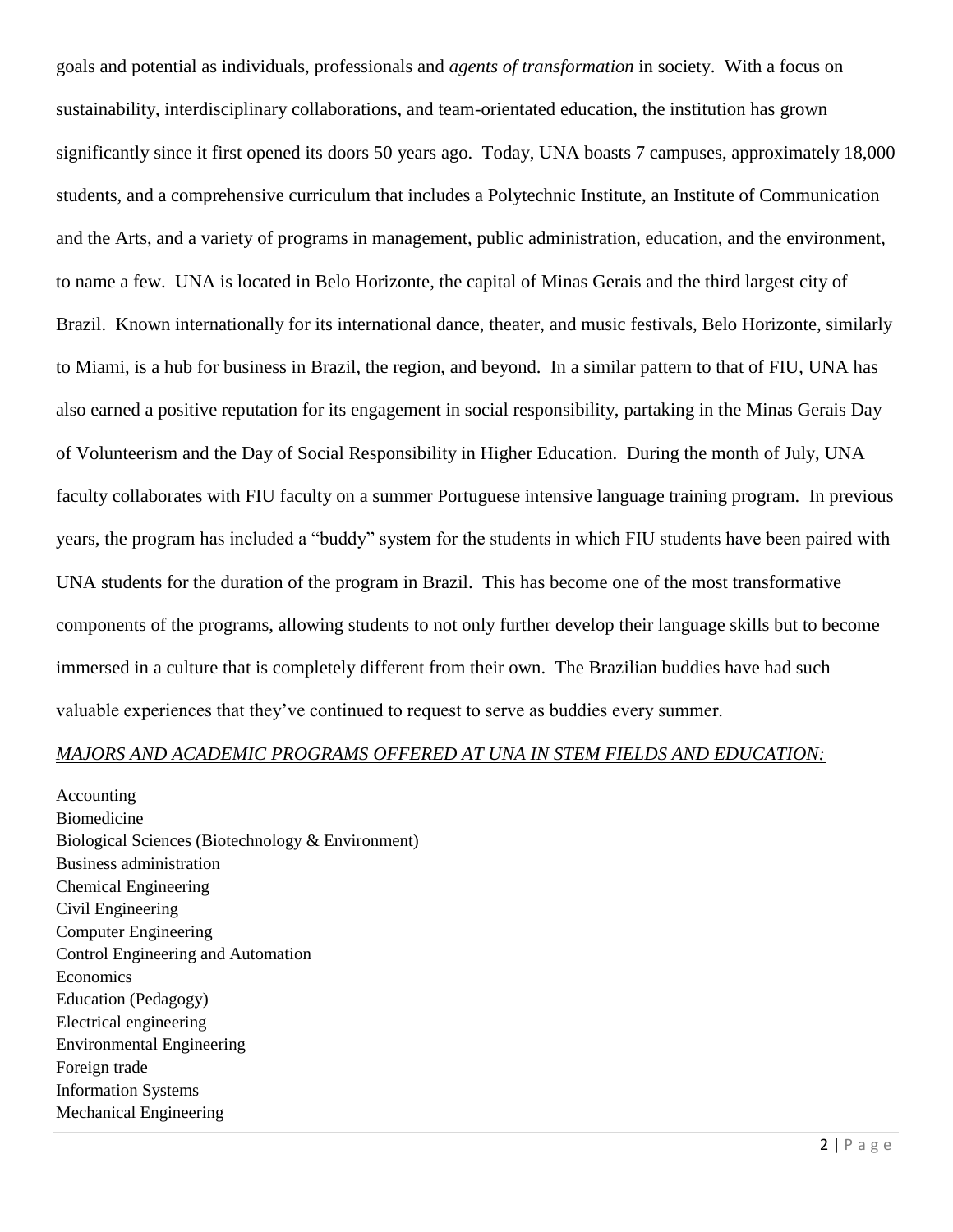# **III. GRANT ACTIVITIES AT A GLANCE:**

| <b>DATES</b>         | <b>WORK PLAN: DESCRIPTION OF ACTIVITIES</b>                                                 |
|----------------------|---------------------------------------------------------------------------------------------|
| October 2012         | UNA site visit to FIU                                                                       |
| November 2012        | Promotion of the Pilot Program during International Education Week at FIU and at UNA        |
| February 2013        | FIU site visit to UNA                                                                       |
| March $1st$ 2013     | Application deadline for UNA students to attend FIU in Fall 2013                            |
| <b>July 2013</b>     | FIU Portuguese Language and Brazilian Culture Program at UNA.                               |
| August 2013          | UNA students arrive at FIU for fall term program service project.                           |
| September $1st$ 2013 | Application deadline for FIU students wishing to attend UNA in Spring 2014                  |
| September 15, 2013   | Students selected to attend UNA                                                             |
| October 1, 2013      | FIU students paired with UNA students for service project                                   |
| November 2013        | FIU and UNA students present during International Education Week                            |
| December 2013        | UNA students depart from FIU. Post program assessment administered                          |
| February 2014        | FIU students arrive at UNA. Pre-program assessment administered                             |
| March 2014           | Service learning projects begin between Fall 2013 UNA students and Spring 2014 FIU students |
| May 2014             | Presentations of service learning projects at UNA                                           |
| <b>July 2014</b>     | FIU students depart UNA. Post program assessment administered                               |
| August 2014          | Second group of UNA students arrive at FIU. Pre-program assessment administered.            |
| September 1, 2014    | Application deadline for FIU students to attend UNA in Spring 2015                          |
| September 15, 2014   | FIU students selected to attend UNA                                                         |
| October 1, 2014      | FIU students paired with UNA students for community service project                         |
| October 2014         | Planning month for FIU-UNA workshops and visit                                              |
| November 2014        | Visit from UNA to FIU; presentation of student projects and workshops                       |
| December 2014        | UNA students depart from FIU. Post program assessment administered.                         |
| February 2015        | FIU students arrive at UNA. Pre-program assessment administered                             |
| March 2015           | Conference at UNA and FIU (use of technology for sessions) on the results of the project    |
| May 2015             | FIU site visit to UNA. Presentation of projects to UNA community; final assessments for     |
|                      | infrastructure; development of additional 3-year plan for the project                       |
| <b>July 2014</b>     | FIU students depart from UNA. Post program assessment administered.                         |

## **IV. STATEMENT OF NEED:**

In March of 2009, the Institute for International Education (IIE) published a document in its White Paper Series

on students in the STEM fields and their accessibility, or lack thereof, to study abroad opportunities. Only 16%

of all students studying abroad were majoring in a STEM field. Of those, most STEM U.S. students

participated in short-term experiences. Conversely, 40% of inbound study abroad students came to the U.S. to

pursue a STEM study abroad program. And while U.S. institutions may appreciate this positive trade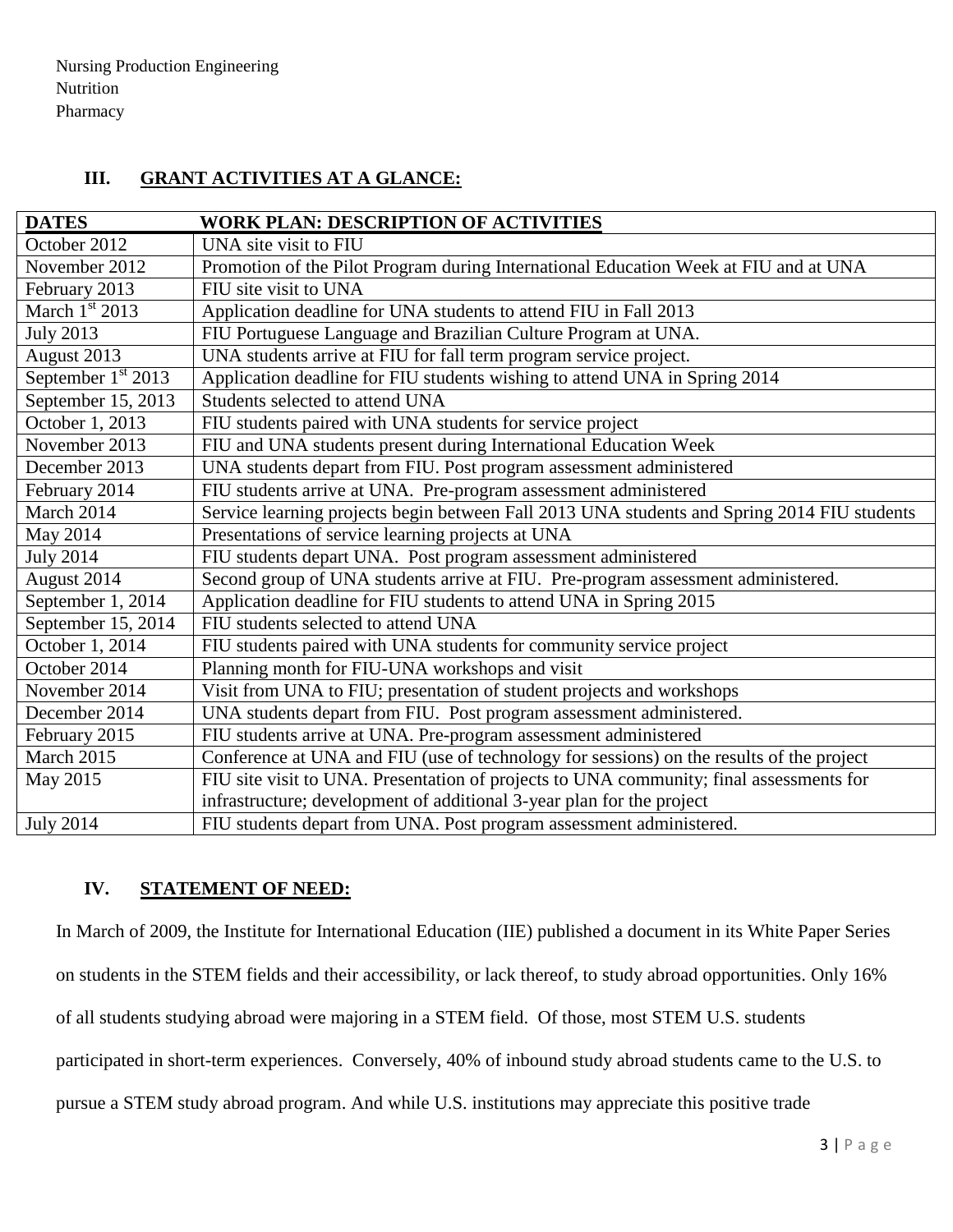imbalance, U.S. students in the STEM fields are at disadvantage when it comes to exposure to the interrelationship between STEM and globalization. In addition, because the study of foreign languages has been eliminated from U.S. K-12 curricula, U.S. students are increasingly at a disadvantage in terms of graduate work in STEM and the most desirable global career opportunities. If sending students from the STEM fields abroad is a challenge at the national level, at Florida International University and in the South Florida community the challenge doubles or triples. Predominantly Hispanic, first generation, part time commuters, our students are juggling school, work, and family responsibilities all at once. In the STEM field the stakes are even higher as the students' programs provide for very little room for them to have an experience abroad. Upon learning about study abroad high hopes immediately deflate, #1 because of the lack of flexibility in the curriculum for students to take courses abroad, and #2 because of the costs that are involved in studying abroad that are simply prohibitive. Nine out of ten students who cancel from a study abroad program at FIU do so because of financial hardship. Out of 500 students going abroad this summer through Florida International University, only 7% are from the STEM fields and only one of those students is going on our Portuguese language training program in Belo Horizonte, Brazil. For FIU, a partnership and long-term study abroad opportunity for STEM students to go to UNA is the natural next step in our four-year partnership with the institution. To date, we've taken four groups of approximately 20 students to UNA for intensive language training every summer for four weeks. With the exception of a handful of students from engineering and biology—four to be exact—most of the students have been from the social sciences. What we have found, however, is that of those four students, two of them were in their first two years of college. This part here is key, because the earlier the students are exposed to a foreign language and a study abroad experience in college, the more likely they will be to come back and give continuity to what they have already started. As such, we have a need and an obligation to our students to now establish a sustainable, long-term partnership that will be more than a 4-week, once a year interaction, but rather a continuous conversation between students from both institutions, guided by faculty and staff from the two as well. The challenge that we are facing at this time is that UNA, while an excellent host in the summers, has not had the opportunity to develop this kind of a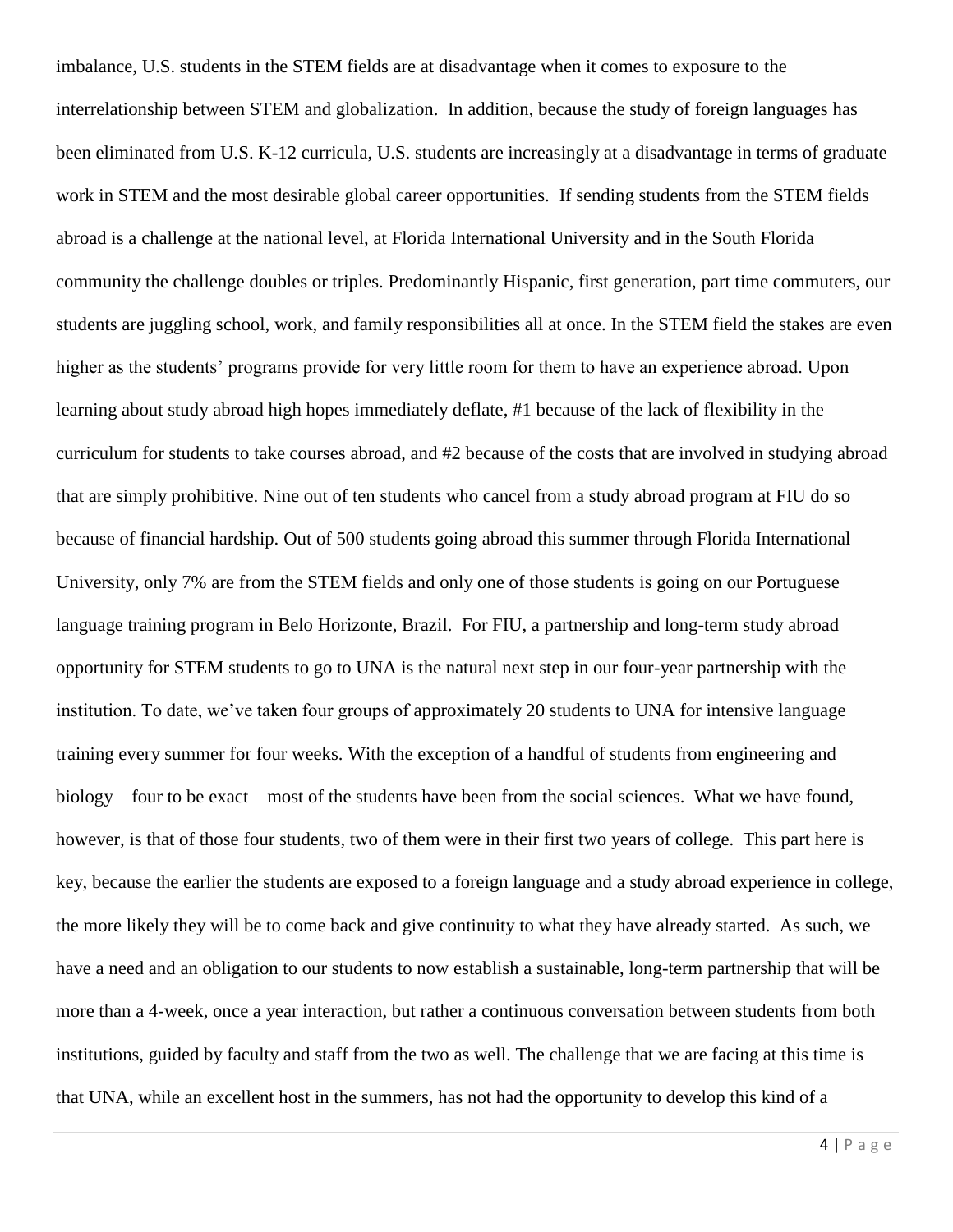comprehensive program to host students on a semester basis. UNA faces similar challenges as FIU with regards to students in the STEM fields. UNA's engineering students' limited access to study abroad, for example, is for participation short courses that the students take during vacation to go to the UK or Canada. UNA is really interested in developing a robust exchange partnership program such as the one that we have at FIU with so many great institutions around the world. UNA is primarily interested in international student exchange, dual degree and joint degree graduate programs, and an expansion of the short term study abroad program options for their own students. However, UNA has encountered the following challenges along the way: a large number of the students at UNA are not aware of the importance of having an international experience; the cost of the programs as they stand currently may be prohibitive for those students; the relationships that UNA has attempted to build with institutions abroad has been relatively fragile, a result perhaps of the institution's lack of clarity with regards to international programming. That said, as we mentioned earlier, FIU's study abroad program in Portuguese language training at UNA has been a true success summer after summer. It is then evident that with a strong commitment, careful planning, and sound programming, and given the compatibility of the mission and vision of both institutions—both FIU and UNA have a marked focus on social responsibility and community engagement—the two can join in on a collaboration that will be fruitful and sustainable for both institutions and for the students in both communities and throughout the WHA. Additionally, as we look at the organizational landscape of the future, we understand that global citizenship and involvement in one's community go hand in hand with having a successful impact in the outcome of our future as a whole. Research abroad or a traditional study abroad program are helpful but do not suffice. A study published a few years ago by the Forum on Education Abroad's Interdisciplinary Journal of Study Abroad indicated that "immersion in another culture in a service role broadens students' horizons and makes them better adapted to playing an active role in global citizenship (132)." Service provides the students with a more holistic view of their host and home communities, allows them to "contextualize good service as related to development and empowerment (137)," and provides long-term opportunities for engagement. Both FIU and UNA understand, support, and advocate for the interconnectedness that exists between global citizenship, community engagement, and social